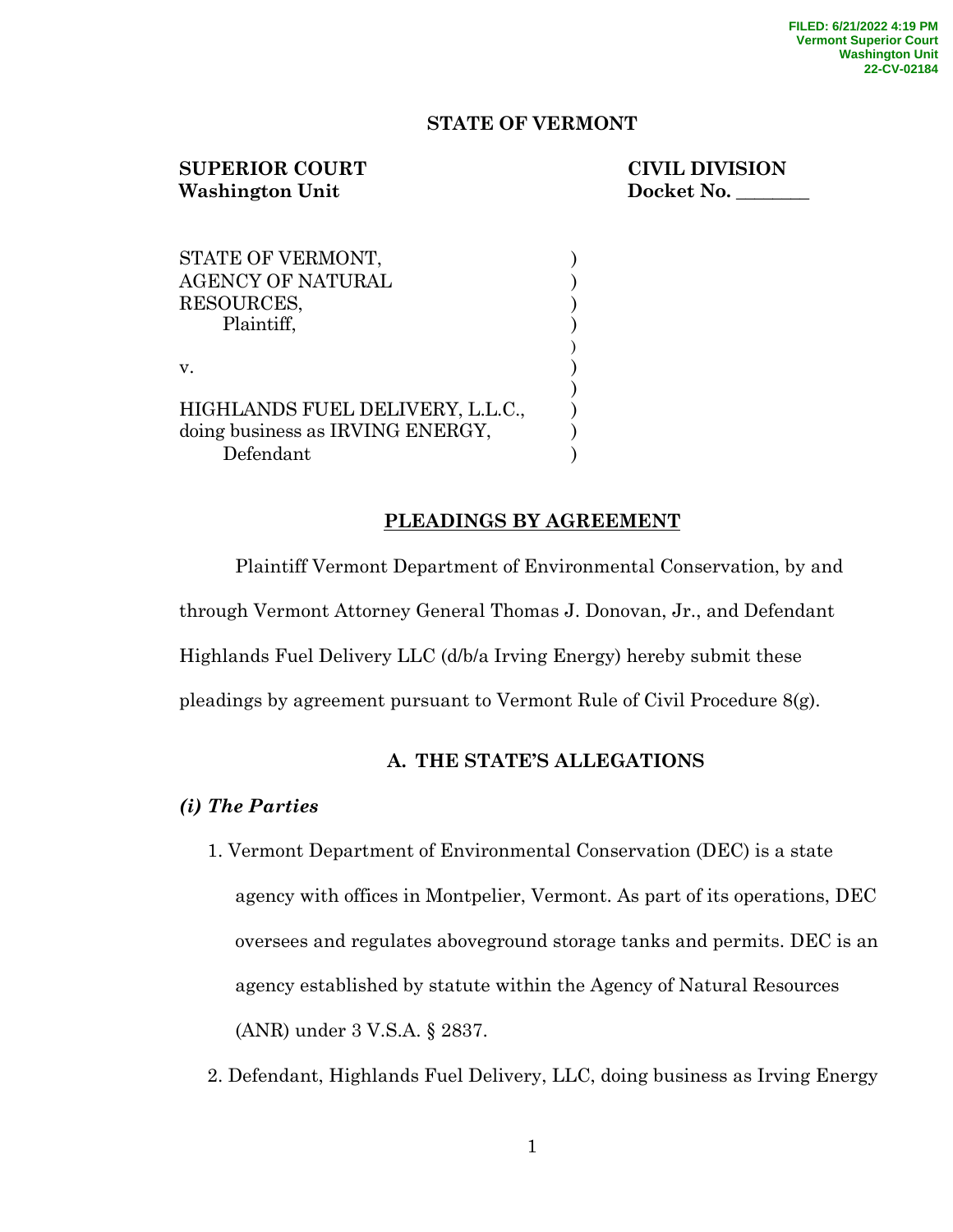(hereafter referred to as "Irving Energy"), is a New Hampshire limited liability corporation, with a principal place of business at 190 Commerce Way in Portsmouth, New Hampshire.

### *(ii) Statutory and Regulatory Structure*

#### ANR Aboveground Storage Tank Rules

- 3. Pursuant to 10 V.S.A. §§ 1929a and 6601–6622b, ANR adopted the Vermont Aboveground Storage Tank Rules (hereafter referred to as "AST Rules"), codified at 16-3 VT. CODE R. §§ 204:9-101–309 (2017), to "protect public health and the environment by establishing standards for the design, installation, and inspection of all aboveground storage tank systems [...] and all bulk storage tank systems."
- 4. "Aboveground storage tank," defined at § 204:9-201, is "any tank, other than an underground storage tank, used to store any of the following petroleum products: gasoline, diesel, kerosene, used oil, or heating oil."
- 5. "Aboveground storage tank system," defined at § 204:9-201, is "the aboveground storage tank and all associated piping, vent and fill pipes, vent alarm and whistle, fuel filter and shut-off valves."
- 6. Pursuant to Section 204:9-306(a), "all [aboveground] storage tank systems shall be inspected at least once during every three-year period."
- 7. Under Section 204:9-306(b)(1)–(2), inspections of aboveground storage tank systems must occur "immediately after tank system installation" and "immediately after initial delivery of fuel to the tank system."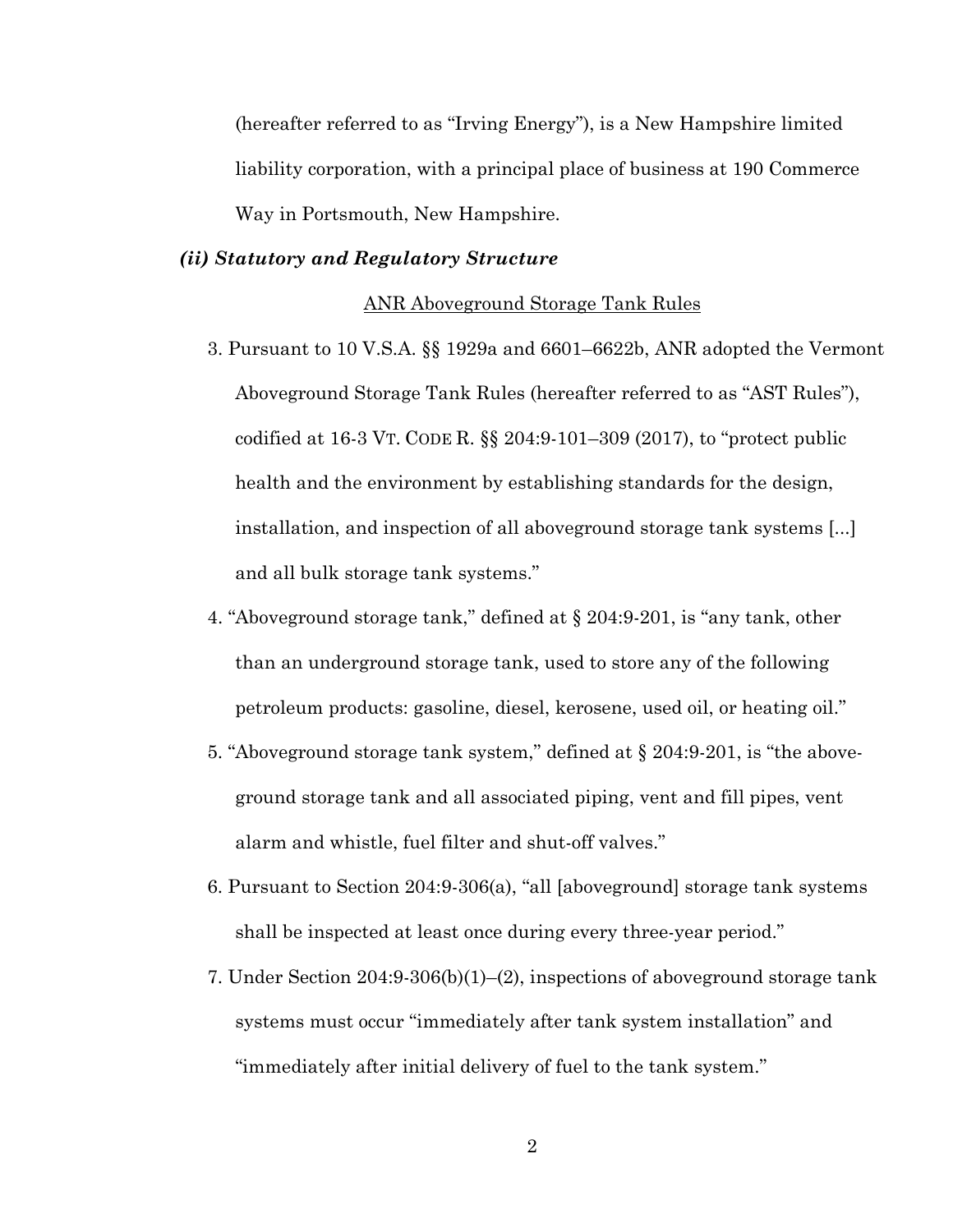- 8. Inspections of aboveground storage tank systems must be "visibly inspected for compliance" with the standards outlined in Section 204:9-306(c) by an inspector certified per Section 204:9-306(d).
- 9. Inspectors must report non-compliant tank systems in accordance with the procedures outlined in Section 204:9-306(f).

#### Vermont Hazardous Waste Management Statute

- 10. The State of Vermont prohibits the release of hazardous materials pursuant to 10 V.S.A. § 6616.
- 11. "Hazardous material," defined at 10 V.S.A. § 6602(16)(A)(ii), in relevant part, is "all petroleum and toxic, corrosive, or other chemicals and related sludge included in [...] petroleum, including crude oil or any fraction thereof."
- 12. "Release," defined at 10 V.S.A. § 6602(17), is "any intentional or unintentional action or omission resulting in the spilling, leaking, pumping, pouring, emitting, emptying, dumping, or disposing of hazardous materials into the surface or groundwaters, or onto the lands into the State, [...] when damage may result to the public health, lands, waters, or natural resources in the jurisdiction of the State."
- 13. Under 10 V.S.A. § 8221, the Attorney General is authorized to bring enforcement actions in superior court to enforce Vermont's environmental laws, including violations of Chapter 59 (Aboveground Storage Tanks), and all "rules, permits, assurances, or orders implementing" such laws.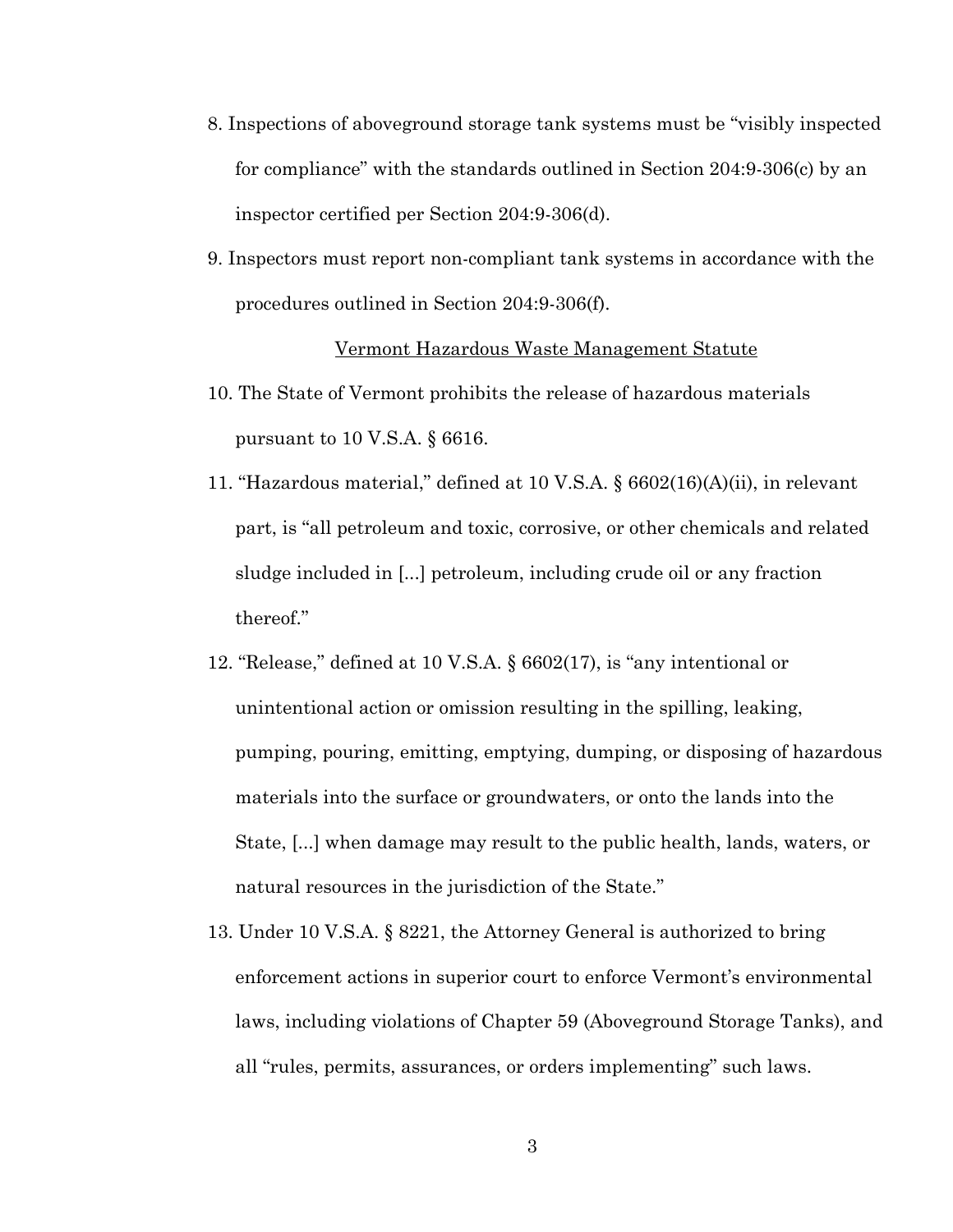14. Under 10 V.S.A. § 8002(9), a "violation" is defined as "noncompliance with one or more of the statutes specified in section 8003 of this title, or any related rules, permit, assurances, or orders." Chapter 59 is a statute identified in 10 V.S.A. § 8003.

### *(iii) Facts Relating to Defendant*

#### July 2019 – Middlesex, Vermont

- 15. On July 23, 2019, Irving Energy delivered approximately 206 gallons of fuel oil to 169 Sunny Brook Road in Middlesex, Vermont.
- 16. The homeowner noticed and reported an odor to Irving Energy.
- 17. In response, a technician from Irving Energy returned to the property and, in an effort to determine the source of the odor, cut into and removed a portion of the homeowner's wooden deck to reveal portions of the tank system obstructed by the deck.
- 18. After removal of the portion of the wooden deck , the technician observed rusted and corroded tank system piping that had leaked fuel oil during the delivery.
- 19. ANR investigated the incident and confirmed a spill of approximately 10 gallons of fuel oil. The spill resulted from the rusted and corroded tank system piping.
- 20. The rusted and corroded piping was not inspected prior to the fuel delivery because it was obstructed within and by the homeowner's wooden deck. Had this portion of the tank system piping been fully inspected, then the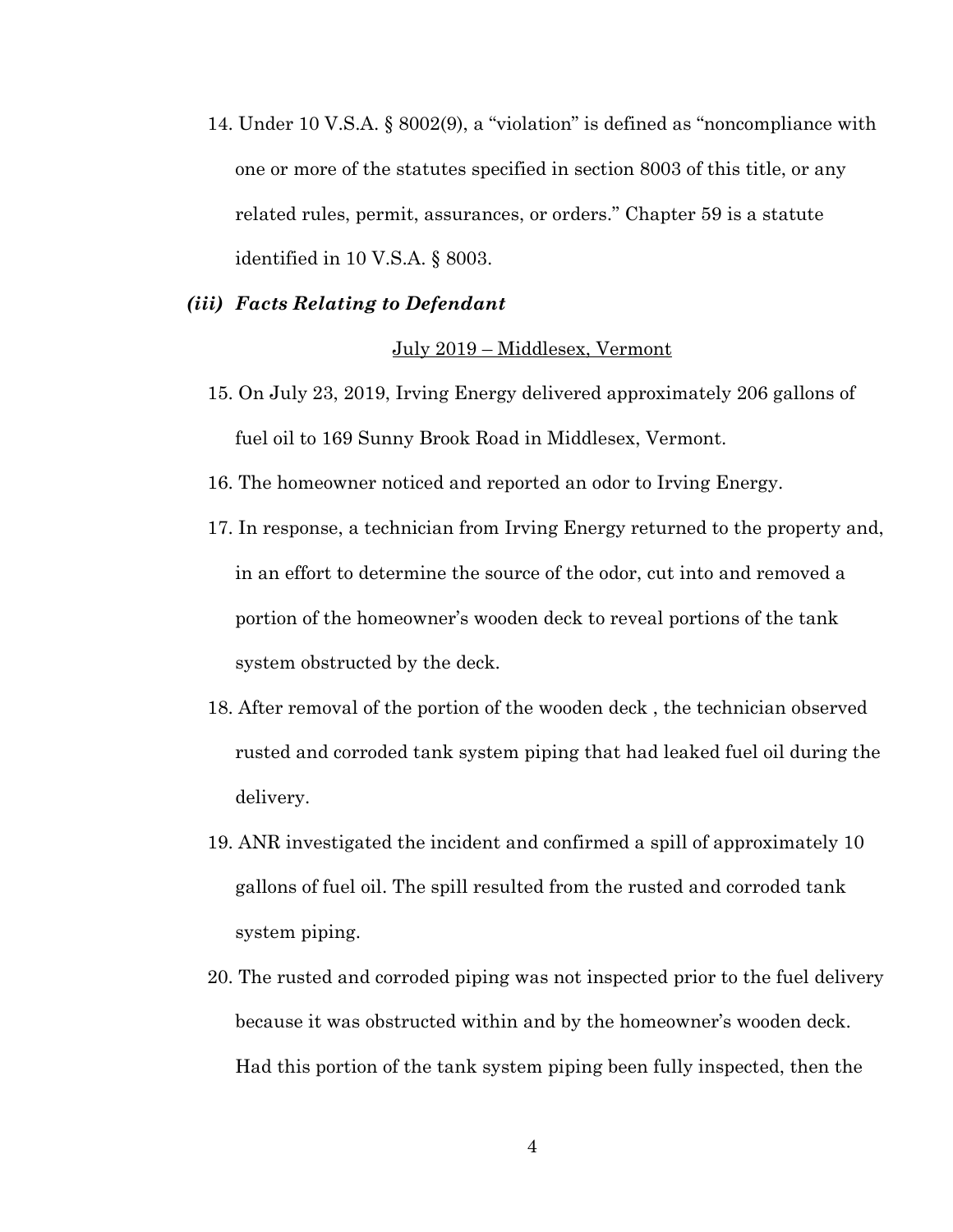system would have been "red tagged" as a failed system due to corroded and rusted piping, and no fuel delivery would have been made.

#### January 2021 – Barre, Vermont

- 21. On January 27, 2021, an outside company installed an aboveground storage tank and associated piping and filled the tank with ten gallons of fuel oil at 15 Currier Street in Barre, Vermont.
- 22. On January 29, 2021, at the customer's request, Irving Energy delivered fuel to the residence and filled the new tank without performing an immediate inspection of the new system after filling the tank. The homeowner was not present during the fuel oil delivery
- 23. Upon return, the homeowner noticed a fuel oil odor, fuel oil on the side of the tank, and fuel oil on the ground in the gravel collection area of the moisture collection system on the property.
- 24. The homeowner informed Irving Energy of the release and, in response, Irving Energy dispatched a technician to inspect the new tank.
- 25. The technician inspected the tank and observed that the outside company that had installed the new tank had not installed a compression fitting correctly, which directly resulted in the release of fuel oil from the oil tank system when the tank was filled.
- 26. The homeowner and Irving technician arranged for a cleanup, which amounted to seven to ten gallons of spilled fuel oil and removal of 150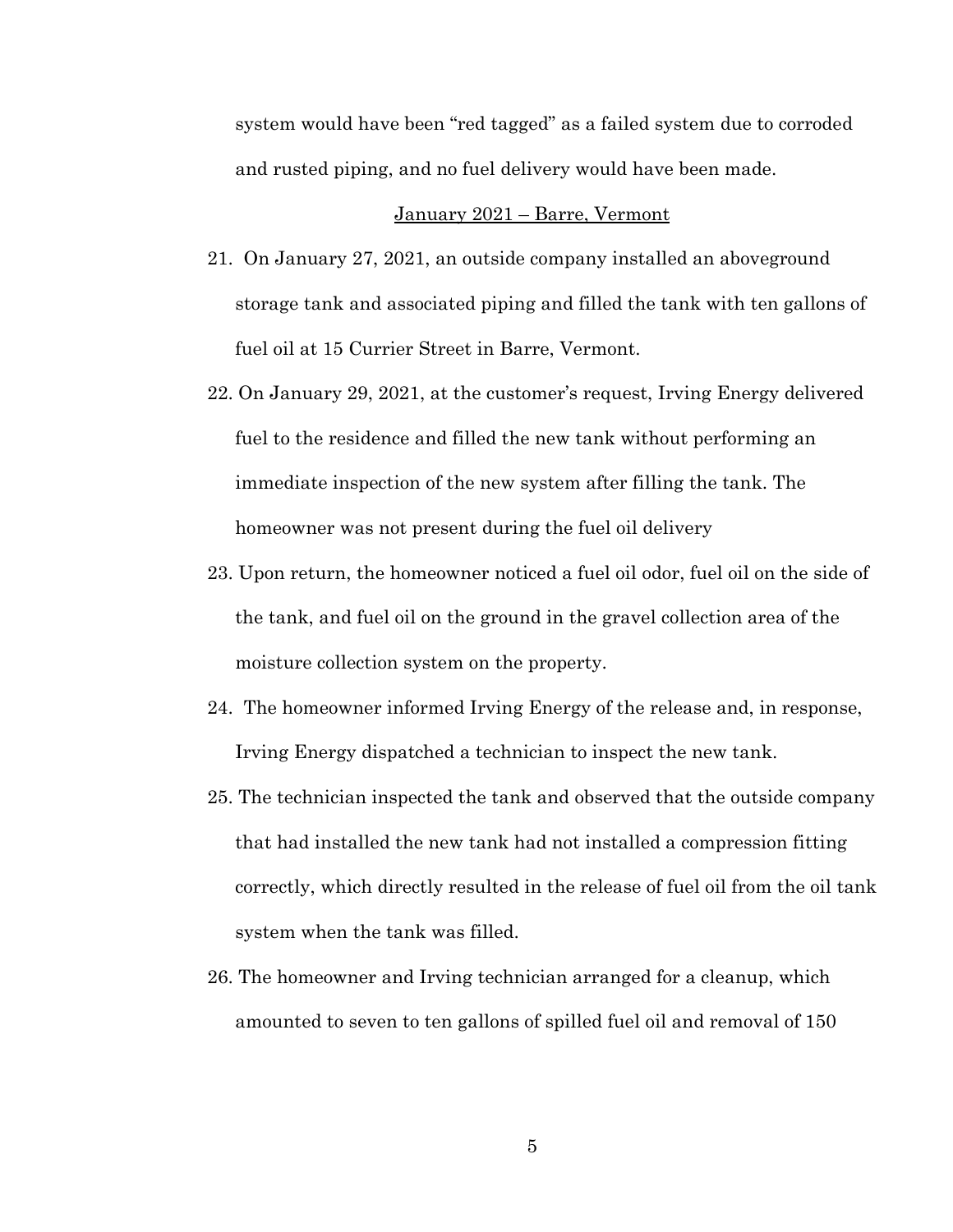pounds in waste, including removed gravel, absorbents, and captured fuel oil.

### *(iv) The State's Position*

27. The State alleges that the above conduct constitutes: (i) a violation of Aboveground Storage Tank Rules, §§ 306(b)(2); 306(c), for failure to inspect tank systems; and (ii) release of hazardous materials per 10 V.S.A. § 6616.

### **B. DEFENDANT'S RESPONSE TO THE ALLEGATIONS**

- 28. Defendant admits the factual findings described above in ¶¶ 2, 15-26, solely for purposes of resolving this case.
- 29. Without formally admitting wrongdoing or liability, Defendant agrees to this settlement of the violations alleged above in order to resolve all outstanding disputes related to these incidents.
- 30. Defendant further agrees that each of the violations alleged in paragraph 28 above is deemed proven and established as a "prior violation" in any future state proceeding considering Defendant's compliance record(s), including but not limited to future administrative or judicial enforcement actions for civil penalties calculated under Title 10, and permit proceedings.

#### **C. STIPULATION FOR ENTRY OF CONSENT JUDGMENT**

31. The Parties hereby stipulate and agree that the attached Consent Agreement and Final Order is in the public interest and may be entered as a final judgment in this matter.